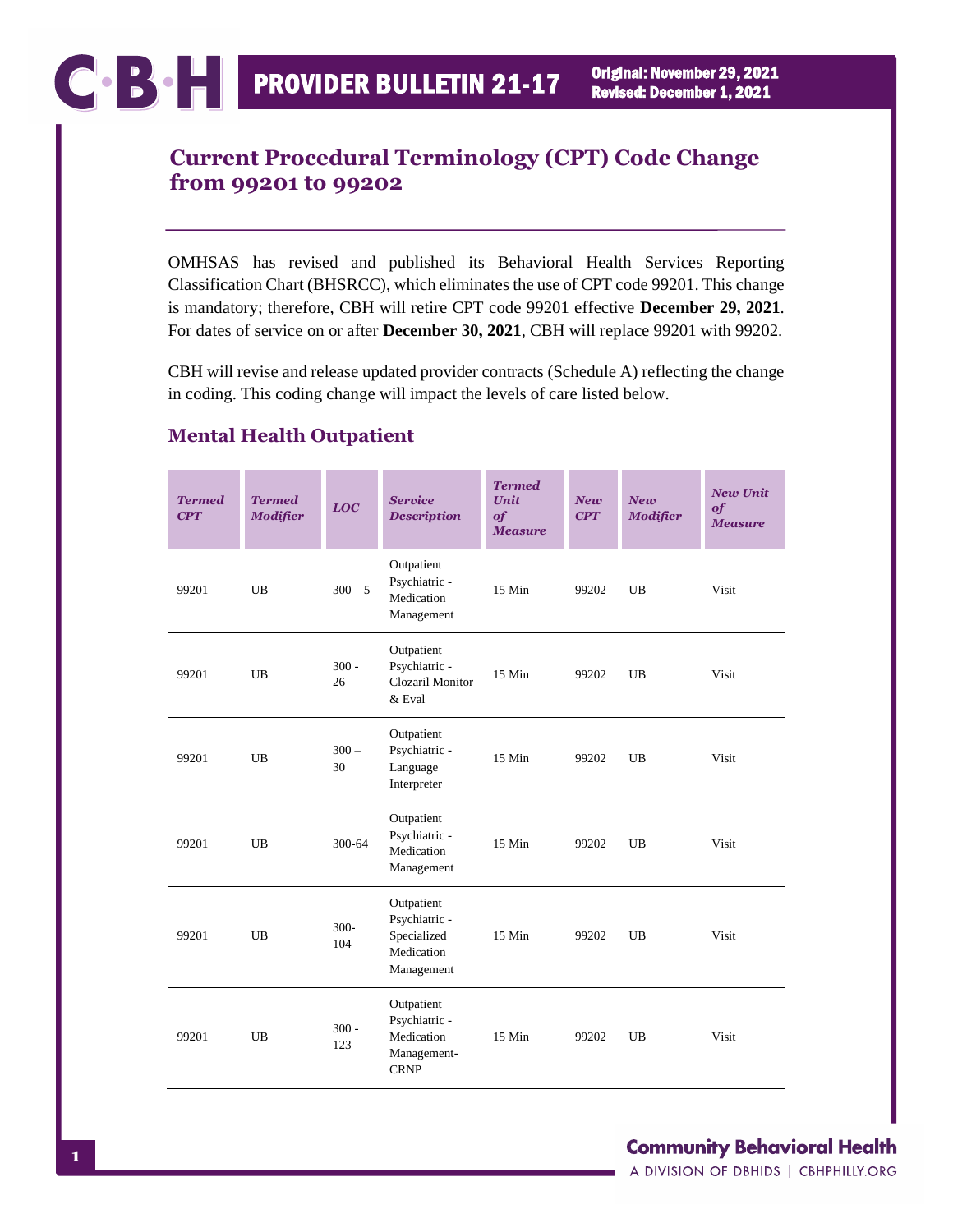# **Current Procedural Terminology (CPT) Code Change from 99201 to 99202**

| <b>Termed</b><br>CPT | <b>Termed</b><br><b>Modifier</b> | <b>LOC</b>     | <b>Service</b><br><b>Description</b>                                                       | <b>Termed</b><br><b>Unit</b><br>of<br><b>Measure</b> | <b>New</b><br>CPT | <b>New</b><br><b>Modifier</b> | <b>New Unit</b><br>of<br><b>Measure</b> |
|----------------------|----------------------------------|----------------|--------------------------------------------------------------------------------------------|------------------------------------------------------|-------------------|-------------------------------|-----------------------------------------|
| 99201                | UB                               | $300 -$<br>161 | Outpatient<br>Psychiatric -<br>MMH<br>Medication<br>Management                             | $15$ Min                                             | 99202             | UB                            | Visit                                   |
| 99201                | UB                               | $300 -$<br>200 | Outpatient<br>Psychiatric -<br>Mat-Medication<br>Management<br>Opioid Tx-Non-<br>Methadone | $15$ Min                                             | 99202             | UB                            | Visit                                   |

## **Drug and Alcohol Outpatient**

| <b>Termed</b><br>CPT | <b>Termed</b><br><b>Modifier</b> | <b>LOC</b>    | <b>Service</b><br><b>Description</b>                                                  | <b>Termed</b><br>Unit<br>of<br><b>Measure</b> | <b>New</b><br>CPT | <b>New</b><br><b>Modifier</b> | <b>New Unit</b><br>of<br><b>Measure</b> |
|----------------------|----------------------------------|---------------|---------------------------------------------------------------------------------------|-----------------------------------------------|-------------------|-------------------------------|-----------------------------------------|
| 99201                | U7                               | $350-5$       | Outpatient D&A<br>- Medication<br>Management                                          | $15$ Min                                      | 99202             | U7                            | Visit                                   |
| 99201                | U7                               | 350-14        | Outpatient D&A<br>- Medication<br>Management-<br>Physician<br>Assistant               | $15$ Min                                      | 99202             | U7                            | Visit                                   |
| 99201                | U7                               | $350-$<br>123 | Outpatient D&A<br>- Medication<br>Management-<br><b>CRNP</b>                          | 15 Min                                        | 99202             | U7                            | Visit                                   |
| 99201                | U7                               | $350-$<br>155 | Outpatient D&A<br>- Mat-<br>Medication<br>Management -<br>Opioid Tx-Non-<br>Methadone | $15$ Min                                      | 99202             | U7                            | Visit                                   |